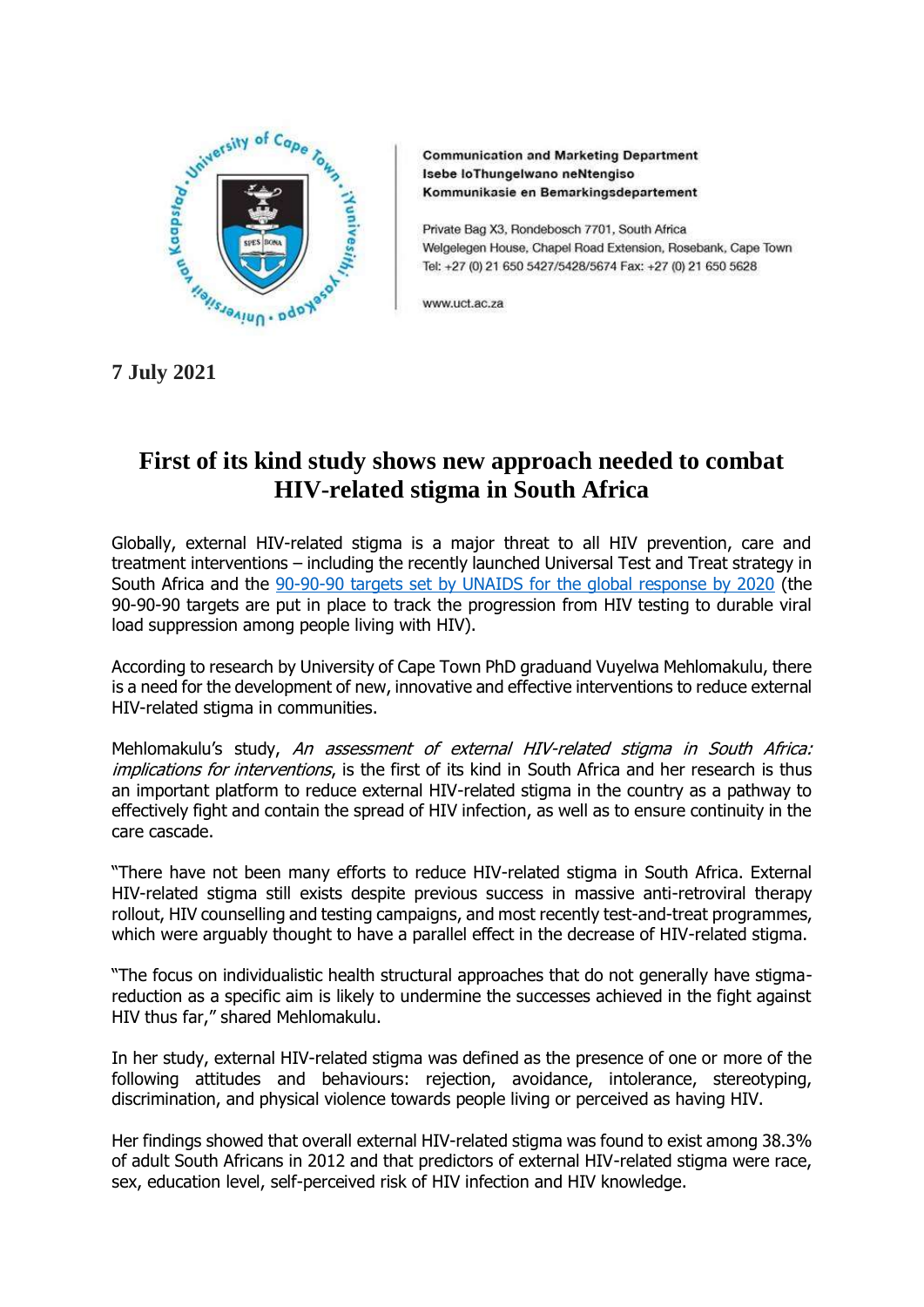Some races were found to be more likely to report some external HIV-stigma than others; females were less likely to report external HIV-stigma than males; those with primary education were more likely to report some stigma than those with secondary, matric, and post-matric education; those who perceived themselves to be at high risk of HIV infection were less likely to display some stigma than those who believed they were at low risk; and those displaying incorrect HIV knowledge were also more likely to report some stigma than those who displayed correct HIV knowledge.

The study did not find any significant associations between HIV testing or awareness of HIV status with external HIV-related stigma. The exact magnitude of HIV-related stigma trends over the years and correlates have not been explored fully at a national level, hence Mehlomakulu's present study known as Stigma Assessment Study in South Africa (SASSA) which explores the external HIV-related stigma magnitude and its trends between 2005 and 2012, as well as the associated factors which influence its prevalence in South Africa at a national level.

Mehlomakulu used secondary data obtained from three South African national population HIV surveys which were conducted in 2005, 2008 and 2012 and a nationally representative sample of a total of 16 140 individual respondents from the 2005 survey, 13 134 from the 2008 survey and 30 748 from the 2012 survey in the study and included these in the SASSA analysis. Given the size of the population sample used, the findings of this study can be generalised across the South African, and potentially other resource-limited settings.

"There is a need to develop innovative holistic interventions which are specifically intended for HIV stigma reduction. These should be inclusive of both social institutional elements and health structural elements to address the challenge of external HIV-related stigma," she shared.

Mehlomakulu will graduate with a PhD in Psychiatry on 14 July 2021 at the Faculty of Health Sciences virtual ceremony. "I am so happy that the late nights and early mornings are finally over. As a mother of two boys my journey was not easy as I had to juggle my mommy duties with a full-time job and still carve out time for my PhD studies. I need to thank my family for understanding when I could not spend enough time with them.

"I also need to thank my supervisors Professor Leickness Simbayi, Professor John Joska, and Professor Peter Nyasulu for their academic support. I am looking forward to this new chapter as I share my academic work within the relevant spaces with the aim of making a difference in the lives of my fellow South Africans," she shared on her PhD journey.